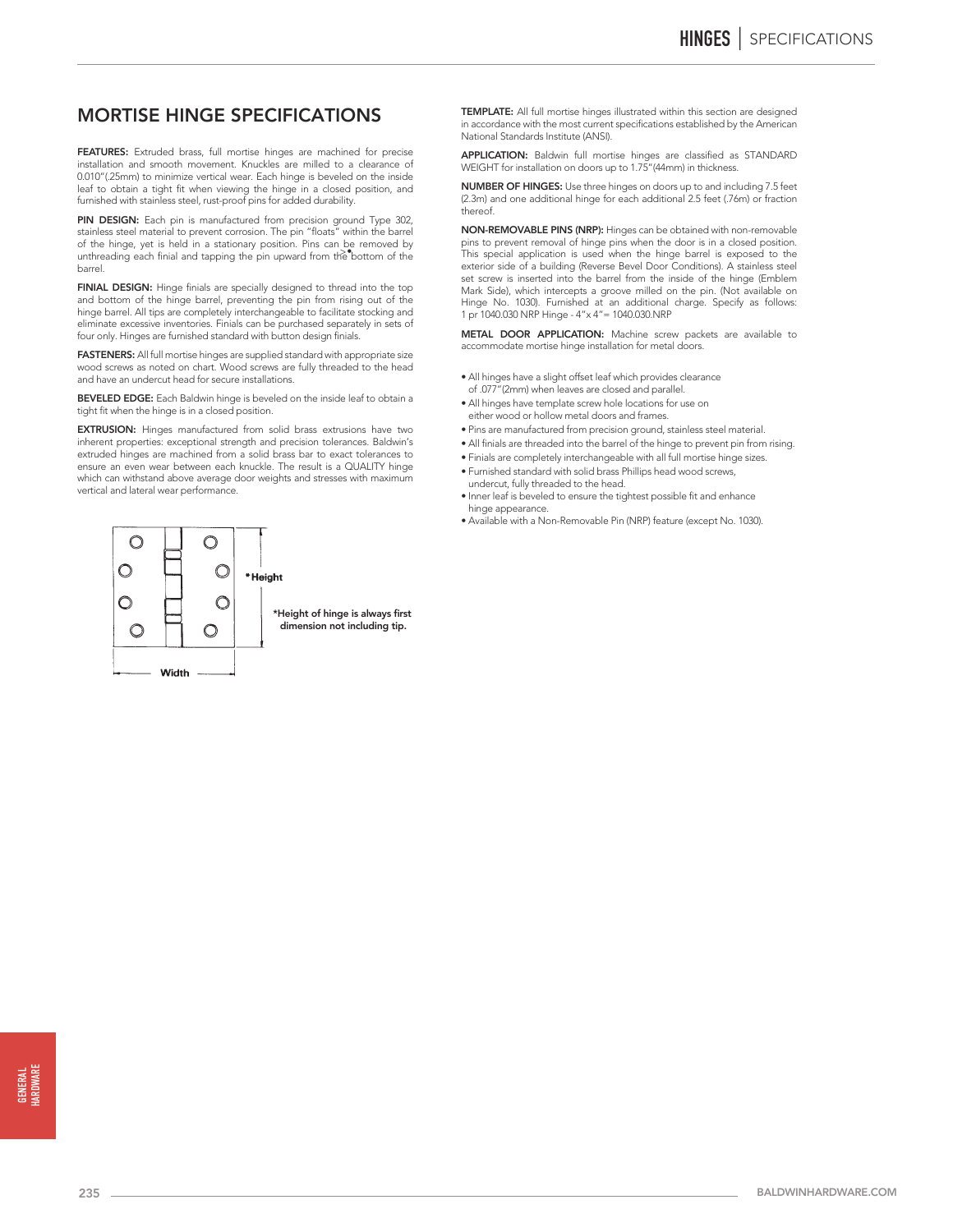# Hinge Construction



**Replacement Screws**<br>Square & Ball Bearing Hinges on METAL DOORS

| Item #      | <b>Function</b>                                                                                            | 020, 027, 022* | 003  |
|-------------|------------------------------------------------------------------------------------------------------------|----------------|------|
| 1052.xxx.MS | METAL DOOR: 12 - 24 x 1/2" Flat Head, Phillips screws<br>for use with 1040, 1041, 1045, 1046 & 1051 hinges | \$4            | \$18 |
| 1063.xxx.MS | METAL DOOR: 10 - 24 x 1/2" Flat Head, Phillips screws<br>for use with 1030 & 1035 hinges                   | \$4            | \$18 |

\*Finishes for Machine Screws: 020=030, 022=140, 027=102

**Replacement Screws**<br>Square & Ball Bearing Hinges on WOOD DOORS

| Item #         | <b>Function</b>                                                                                    | 003, 050, 102, 112<br>140, 151, 221 |
|----------------|----------------------------------------------------------------------------------------------------|-------------------------------------|
| 1419.xxx.05105 | WOOD DOOR: 3 - #10 Flat Head, Phillips screws<br>for use with 1030 & 1035 hinges                   | \$2                                 |
| 1480.xxx.05105 | WOOD DOOR: 4 - #12 Flat Head, Phillips screws<br>for use with 1040 & 1041, 1045 1046 & 1051 hinges | \$2                                 |

**Hinge Pins**<br>Square, Rounded Ball Bearing Hinges ONLY

| Item #       | Description                         | <b>Standard Box</b> | Price |
|--------------|-------------------------------------|---------------------|-------|
| 1030.000.PIN | Hinge pins for 1030 hinges          |                     | \$4   |
| 1035.000.PIN | Hinge pins for 1035 hinges          |                     | \$4   |
| 1040.000.PIN | Hinge pins for 1040 and 1041 hinges |                     | \$4   |
| 1045.000.PIN | Hinge pins for 1045 and 1046 hinges |                     | \$4   |
| 1051.000.PIN | Hinge pins for 1051 hinges          |                     | \$4   |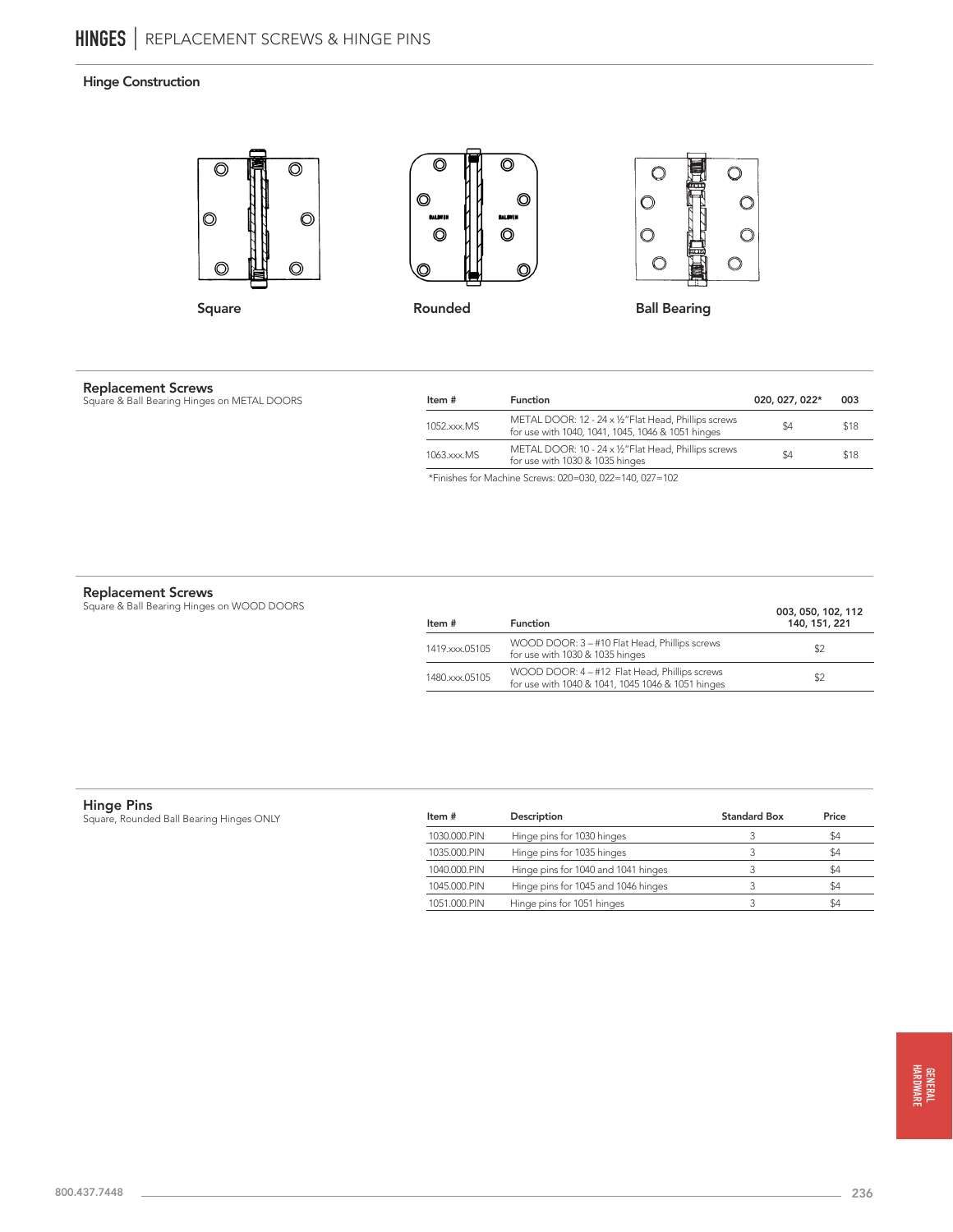



# 1035 3.5"x 3.5"– Square Corner



| QUICK SH <b>I</b> P |  |
|---------------------|--|

| Item $#$      | Description                 | Per Box Wt.    |     | 044, 050, 055, 056<br>060, 102, 112, 150<br>151, 190, 260, 402 |
|---------------|-----------------------------|----------------|-----|----------------------------------------------------------------|
| 1035.xxx.     | Hinge $-3.5'' \times 3.5''$ | $1$ each $0.7$ |     | \$47                                                           |
| 1035.xxx.INRP | Hinge $-3.5'' \times 3.5''$ | 1 each         | 0.7 | \$57                                                           |
|               |                             |                |     |                                                                |

003, 031, 033 044, 050, 055, 056 060, 102, 112, 151 190, 260, 402

003, 031, 033

003, 031, 033

PACKED: One per box, each hinge poly-bagged with fasteners. Supplied with 6 – #10 Flat Head-Phillips wood screws. NOTE: Hinge thickness: .125"

Item # Description Description Per Box Wt.

PACKED: One per box, each hinge poly-bagged with fasteners. Supplied with 6 – #10 Flat Head-Phillips wood screws.

NOTE: Hinge thickness: .093"

1030.xxx.l Hinge – 3"x 3" 1 each 0.5 \$44

1040 4"x 4"– Square Corner





| Item #        | Description             | Per Box Wt. |     | 044, 050, 055, 056<br>060, 102, 112, 150<br>151, 190, 260, 402 |
|---------------|-------------------------|-------------|-----|----------------------------------------------------------------|
| $1040$ .xxx.l | Hinge $-4'' \times 4''$ | 1 each 0.8  |     | \$51                                                           |
| 1040.xxx.INRP | Hinge $-4'' \times 4''$ | 1 each-     | 0.8 | \$61                                                           |

PACKED: One per box, each hinge poly-bagged with fasteners. Supplied with 8 – #12 Flat Head-Phillips wood screws. NOTE: Hinge thickness: .130"

1045 4.5"x 4.5"– Square Corner





| Item #        | Description                 | Per Box Wt.     | 003.031.033<br>044, 050, 055, 056<br>060, 102, 112, 150<br>151, 190, 260, 402 |
|---------------|-----------------------------|-----------------|-------------------------------------------------------------------------------|
| 1045.xxx.     | Hinge $-4.5'' \times 4.5''$ | $1$ each $1.0$  | \$55                                                                          |
| 1045.xxx.INRP | Hinge $-4.5'' \times 4.5''$ | 1 each.<br>1(0) | \$64                                                                          |

PACKED: One per box, each hinge poly-bagged with fasteners. Supplied with 8 – #12 Flat Head-Phillips wood screws. NOTE: Hinge thickness: .134"

1035, 1090 – 1093 Hinge Finials for Square Corner



| Description | Per Box | 003, 031, 033, 044<br>050, 055, 056, 060, 102<br>112, 151, 190, 260 |
|-------------|---------|---------------------------------------------------------------------|
| Button tip  | 2each   | \$15                                                                |
| Ball tip    | 2 each  | \$18                                                                |
| Urn tip     | 2 each  | \$18                                                                |
| Acorn tip   | 2 each  | \$18                                                                |
| Steeple tip | 2 each  | \$18                                                                |
|             |         |                                                                     |

\* To match 402 on hinge, order finial in 102 finish.

**FEATURES**: Hinge finials are specially-designed to thread into the top and bottom of the<br>hinge barrel. All finials are completely interchangeable to facilitate stocking and eliminate<br>excessive inventories. Finials can be

\*QUICK SHIP is available in functions and finishes shown in red.

150 finish available while supplies last.

GENERAL HARDWARE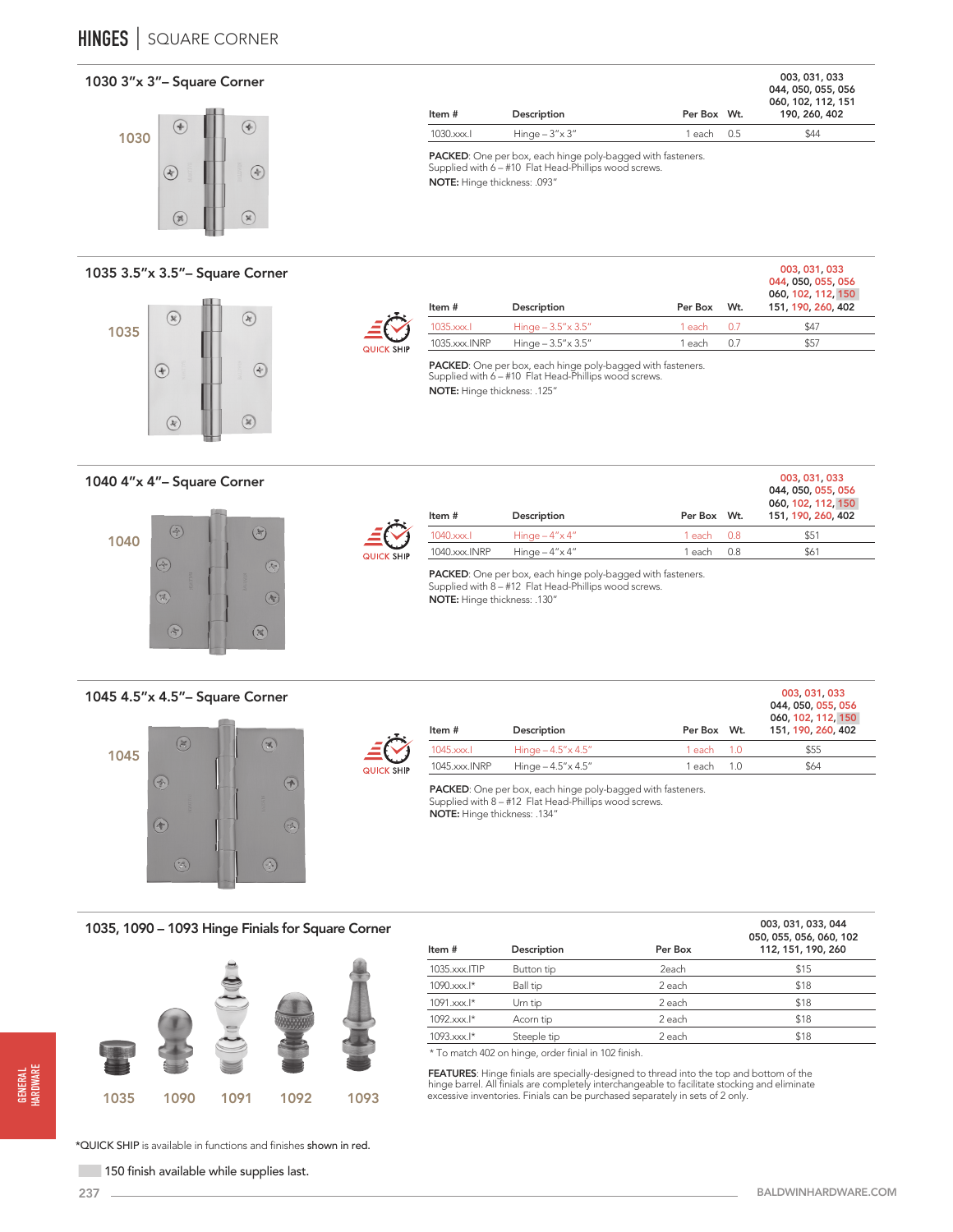# **HINGES** | RADIUS CORNER

003, 031, 033

003, 031, 033

## 1135 3.5"x 3.5"- <sup>5</sup>/<sub>8</sub>" Radius Corner 003, 031, 033 044, 050, 055, 056





QUICK

| Item #     | Description                                                      | Per Box Wt. | 060, 102, 112, 150<br>151, 190, 260, 402 |
|------------|------------------------------------------------------------------|-------------|------------------------------------------|
| 1135, xxx. | %"Radius Corner Hinge - 3.5" x 3.5" 1 each 0.7                   |             | \$32                                     |
|            | <b>DACKED.</b> One weekens and bis as welched and with factorize |             |                                          |

PACKED: One per box, each hinge poly-bagged with fasteners. Supplied with #10 x 1" Flat Head-Phillips wood screws.

NOTE: NON-REMOVABLE PINS (NRP) NOT AVAILABLE on radius corner hinges. Hinge thickness: .093"

1140 4"x 4"– 5⁄8"Radius Corner



| Item #                      | Description                                   | Per Box Wt. | 060, 102, 112, 150<br>151, 190, 260, 402 |
|-----------------------------|-----------------------------------------------|-------------|------------------------------------------|
| $1140$ .xxx. $\blacksquare$ | <sup>5</sup> %" Radius Corner Hinge - 4" x 4" | 1 each 0.8  | \$36                                     |

ed with #10 x 1" Flat Head-Phillips wood screws.

NOTE: NON-REMOVABLE PINS (NRP) NOT AVAILABLE on radius corner hinges. Hinge thickness: .090"

1435 3.5"x 3.5"– ¼"Radius Corner



1440 4"x 4"– ¼"Radius Corner



| Item #    | Description                                   | Per Box Wt. |       | 044, 050, 055, 056<br>060, 102, 112, 151<br>190, 260, 402 |
|-----------|-----------------------------------------------|-------------|-------|-----------------------------------------------------------|
| 1435.xxx. | 1/4" Radius Corner Hinge - 3.5" x 3.5" 1 each |             | (0.7) | \$32                                                      |

PACKED: One per box, each hinge poly-bagged with fasteners. Supplied with #10 x 1" Flat Head-Phillips wood screws.

NOTE: NON-REMOVABLE PINS (NRP) NOT AVAILABLE on radius corner hinges. Hinge thickness: .093"

|           |                                    |             |     | 003, 031, 033<br>044, 050, 055, 056<br>060, 102, 112, 151 |
|-----------|------------------------------------|-------------|-----|-----------------------------------------------------------|
| Item#     | Description                        | Per Box Wt. |     | 190, 260, 402                                             |
| 1440.xxx. | 1/4" Radius Corner Hinge - 4" x 4" | 1 each –    | 0.8 | \$36                                                      |

PACKED: One per box, each hinge poly-bagged with fasteners. Supplied with #10 x 1" Flat Head-Phillips wood screws.

NOTE: NON-REMOVABLE PINS (NRP) NOT AVAILABLE on radius corner hinges. Hinge thickness: .093"

1080, 1081, 1083 Hinge Finials for Radius Corner



| Item#        | Description                       | 003, 031, 033<br>044, 050, 055, 056<br>060, 102, 112, 151<br>190, 260 |
|--------------|-----------------------------------|-----------------------------------------------------------------------|
| 1080.xxx.l*  | Ball tip - Radius Corner Hinge    | \$12                                                                  |
| 1081.xxx.l*  | Button tip - Radius Corner Hinge  | \$12                                                                  |
| 1083.xxx.l*  | Steeple tip - Radius Corner Hinge | \$12                                                                  |
| 8490.xxx.RCS | Radius Corner Screws (Set of 4)   | \$9                                                                   |
|              |                                   |                                                                       |

\* To match 402 on hinge, order finial in 102 finish.

FEATURES: Hinge finials are specially-designed to thread into the top and bottom of the hinge barrel. All finials are completely interchangeable to facilitate stocking and eliminate excessive inventories. Finials can be purchased separately in sets of 2 only.